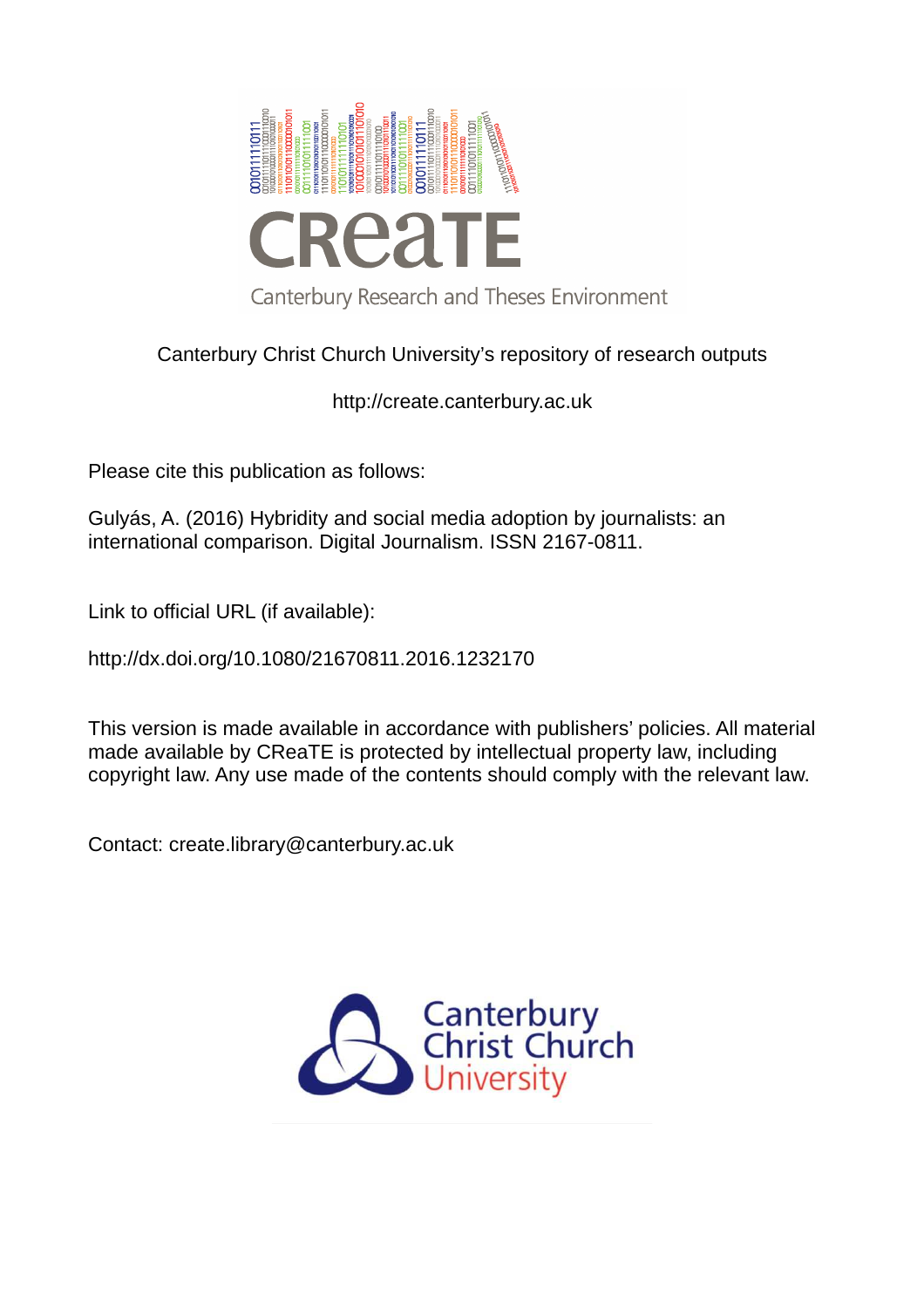#### **Hybridity and social media adoption by journalists: An international comparison**

#### **Keywords**

Social media, journalism, comparative study, Canada, Finland, Germany, Sweden, the Netherlands, UK and US

#### **Abstract**

This article applies the notion of hybridity to compare social media adoption by journalists in seven countries. Hybridity is operationalised through three constructs: complexity, interdependence and transformative potential. These three constructs frame the international comparison, which is based on empirical data from a survey of journalists (N=2763) carried out in Canada, Finland, Germany, Sweden, the Netherlands, UK and US. The analysis found broad similarities between the countries, particularly in relation to widespread use of social media in journalistic practices, the importance of general public as a source of information online, high proportion of journalists interacting and responding to comments on social media, and declining importance of PR sources for a section of the respondents. However, there were differences too between the countries, especially regarding popularity of particular types of social media, specific combination of professional tasks social media was used for, and perceptions about the impacts of social media. Overall, the findings illustrate that although country specific characteristics do produce some differences, key features of social media adoption are broadly similar in the surveyed countries and in this sense the process is both about integration and fragmentation.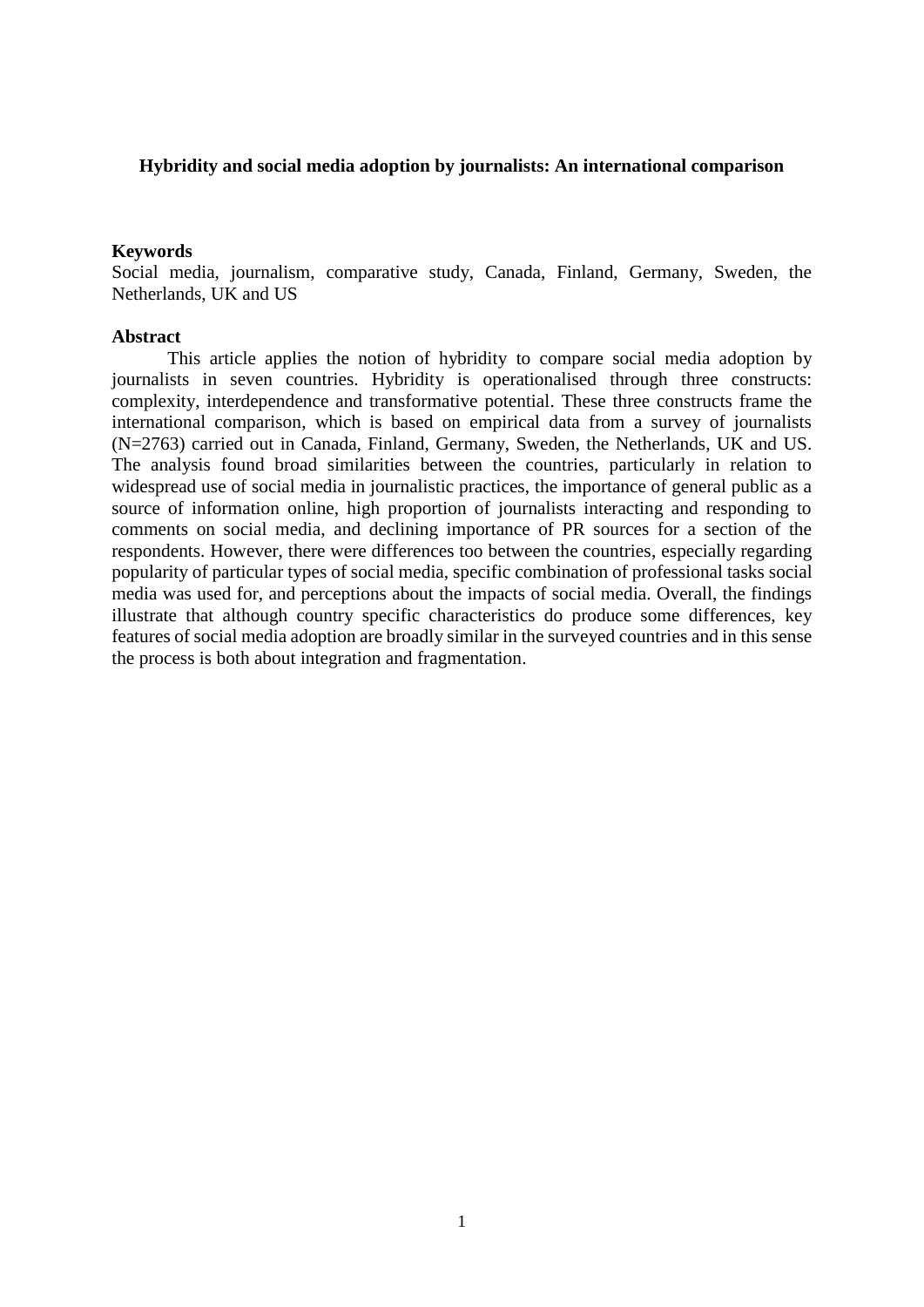#### **Introduction**

Social media have been widely adopted by journalists in recent years. The tools are used in everyday practices of journalists (Hedman & Djerf-Pierre 2013; Gulyas 2014; Rottwilm 2014; Vis 2013) and are seen as part of the profession's 'technological infrastructure' (Paulussen and Harder 2014). Academic research on social media and journalism has also increased as the adoption of the tools are seen to contribute to significant changes in the profession. There is, however, an ongoing debate about the underlying features of journalism in a digital environment and about the implications of the changes caused by social media.

This debate has been difficult to resolve due to three main reasons. Firstly, there is limited comprehensive empirical data, especially those that compare different countries, cultures and contexts of social media adoption. Secondly, social media research has a number of methodological challenges that have resulted in the empirical data, as well as the study of the subject area in general, being patchy and fragmented. The challenges include frequent changes in the social media industries (with new platforms emerging and existing platforms amended), lack of agreement about categorisation of social media and measurement of social media use, difficulties with accessing data and researching platforms that are semi-private and semi-public, and the question whether researchers need new tools and methods to study social media. Thirdly, studies have tended to focus on specific aspects of social media adoption and holistic examinations have been limited. For example, empirical research often concentrates on specific platforms rather than general social media use. There has been a focus on Twitter in particular as the main platform to analyse (Hermida 2013; Zimmer and Proferes 2014) partly because of its assumed importance and partly because comparatively it is easier to study than other platforms.

This article aims to address some of these issues by providing an exploratory international comparative analysis that examines social media adoption in seven countries based on an empirical survey. The study addresses a gap in the relevant literature where most empirical research tends to have a one country focus and there is limited international comparative examination (e.g. Singer 2014; Paulussen and Harder 2014; Messner et al. 2012). The study also applies a generic approach, rather than focus on a specific aspect, to explore social media adoption in the different countries. As part of this more holistic approach hybridity, as a fundamental overarching concept, is operationalised to provide framework for the analysis. The notion of hybridity encapsulates key changes and trends in digital transformations, and it is seen as a defining feature of journalism in the digital media environment (Chadwich 2013; Hermida 2013; Papacharissi 2015).

#### **Social media, journalism and hybridity**

One of the challenges of studying social media and journalism is that both are shifting concepts. Social media are seen as a collection of Internet-based applications based on the foundations of Web 2.0 technologies (Kaplan and Heinlein 2010), but boundaries between these and other similar internet platforms (such as interactive websites) are not clearly delineated and conceptualised. However, scholars tend to agree about key characteristics of social media, notably their affordances for interactive dialogue, social interaction and the creation and exchange of user-generated content. Because of the potential impacts of these features social media are not merely seen as a technological phenomenon, but also a cultural one (Jenkins, 2006), where the "end-users feel enabled and encouraged to participate in the creation and circulation of media" (Lewis 2012: 853; see also Singer 2014; Singer et al. 2011) and previous rationales for control over media creation are challenged.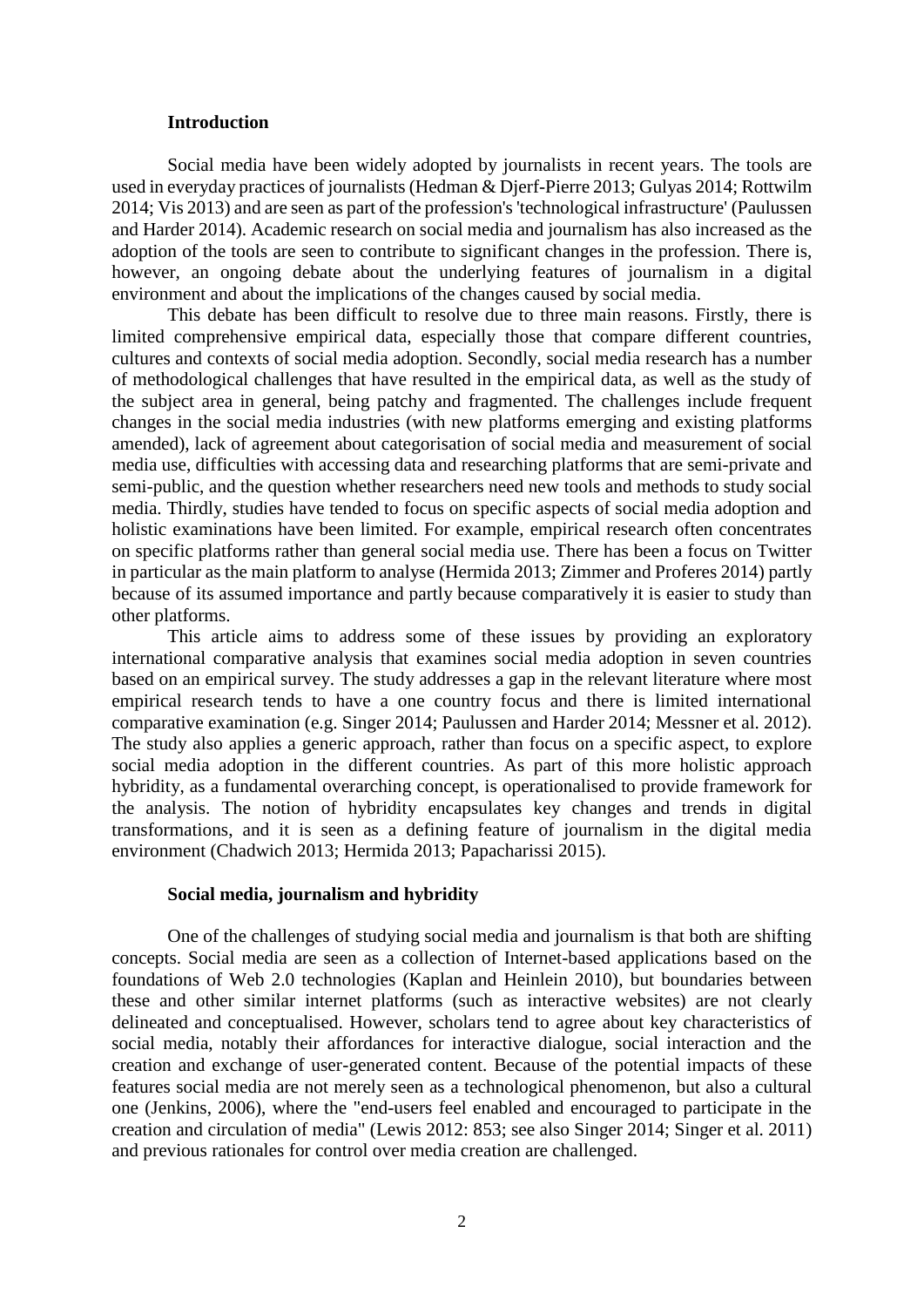The concept of journalism is also shifting due to technological and societal changes and as a result definition of a journalist is fluid and contested (Fulton 2015; Deuze 2010). There seem to be an agreement, however, that journalism in the digital age is different, more complex than in the past, and that social media and other digital technologies have had significant impact on journalistic practices and on the profession. For some these changes are fundamental heralding a new era in the profession (Deuze 2007) and a paradigm shift in news media (Papacharissi 2015; Singer et al. 2011; Sheffer and Shultz 2010).

Hybridity as a theoretical construct has been applied across a variety of disciplines to study and interpret cultural and social changes. Historically, media studies "typically analysed hybridity within a traditional communication framework of production, text/message, and reception. The lion's share of this research has focused on media texts and the dynamics of media reception, and seldom on media production" (Kraidy 2005: 5). However, more recently it has been applied as a theoretical concept to explain the complex ways digital technologies, including social media, have impacted on media production and practices of media producers, including those of journalists.

Definitions of hybridity vary depending on particular disciplinary areas but it has been commonly used to refer to processes, and their outcomes, of mixing and blending of hitherto distinctive elements. Chadwick (2011: 3) argues that hybridity "captures heterogeneity and things that are irreducible to simple, unified essences". He also identifies two basic modes of hybridisation: hybrids that are 'diluted' versions of their antecedents; and 'particulate' hybrids, where "'antecedents' characteristics are always in the process of being selectively recombined in new ways. Thus, particulate hybrids are recognizable from their lineages but they are also genuinely novel. Hybridization is therefore a process of both integration and fragmentation" (Chadwick 2011: 10).

Chadwick (2011 and 2013) identifies complexity, interdependence, and transition as three key notions of hybridity. These three notions repeatedly emerge as distinctive features of the changes that are taking place in journalism. For example, the environment of contemporary journalism is often described as complex (e.g. Deuze 2007; Klinger and Svensson 2015; Philips et al. 2009; Papacharissi 2015). Anderson (2013: 98) sees 'institutional hybridity' and porousness of professional boundaries as key characteristics of this new complex environment. For Chadwick and Collister the incursion of digital media logics provides journalists 'boundary-drawing powers', where they reconfigure the context of their actions by using intrinsic resources and strategies as well as "interfacing with other actors in a hypernetworked environment" (Chadwick and Collister 2014: 2423). In other parts of the literature hybridity is applied to explore the transformative potential of social media adoption. Work routines and professional values are often seen to have changed significantly (Deuze 2010; Hedmana and Djerf-Pierre 2013; Gulyas 2013). For some the changes are fundamental leading to the emergence of new forms of journalism. For example, Vis (2013: 44) discusses the rise of a new hybrid journalistic norm on Twitter distinctive from traditional norms. While Hermida (2010) proposes ambient journalism as a new form of journalism, which he defines as an "awareness system that offers diverse means to collect, communicate, share and display news and information, serving diverse purposes... The value does not lie in each individual fragment of news and information, but rather in the mental portrait created by a number of messages over a period of time" (Hermida 2010: 301).

Chadwick (2011 and 2013) and other authors, however, emphasise that although these new forms and practices are genuinely novel they are also recognizable from their roots, and that a key feature of the new environment is the interdependence of new and old media logics. Hermida (2013: 295), for example, describes Twitter "as a networked communication space that results in a hybridity of old and new frames, values and approaches". While Papacharissi (2015: 30) argues that "online networked platforms render ambient, always-on spaces where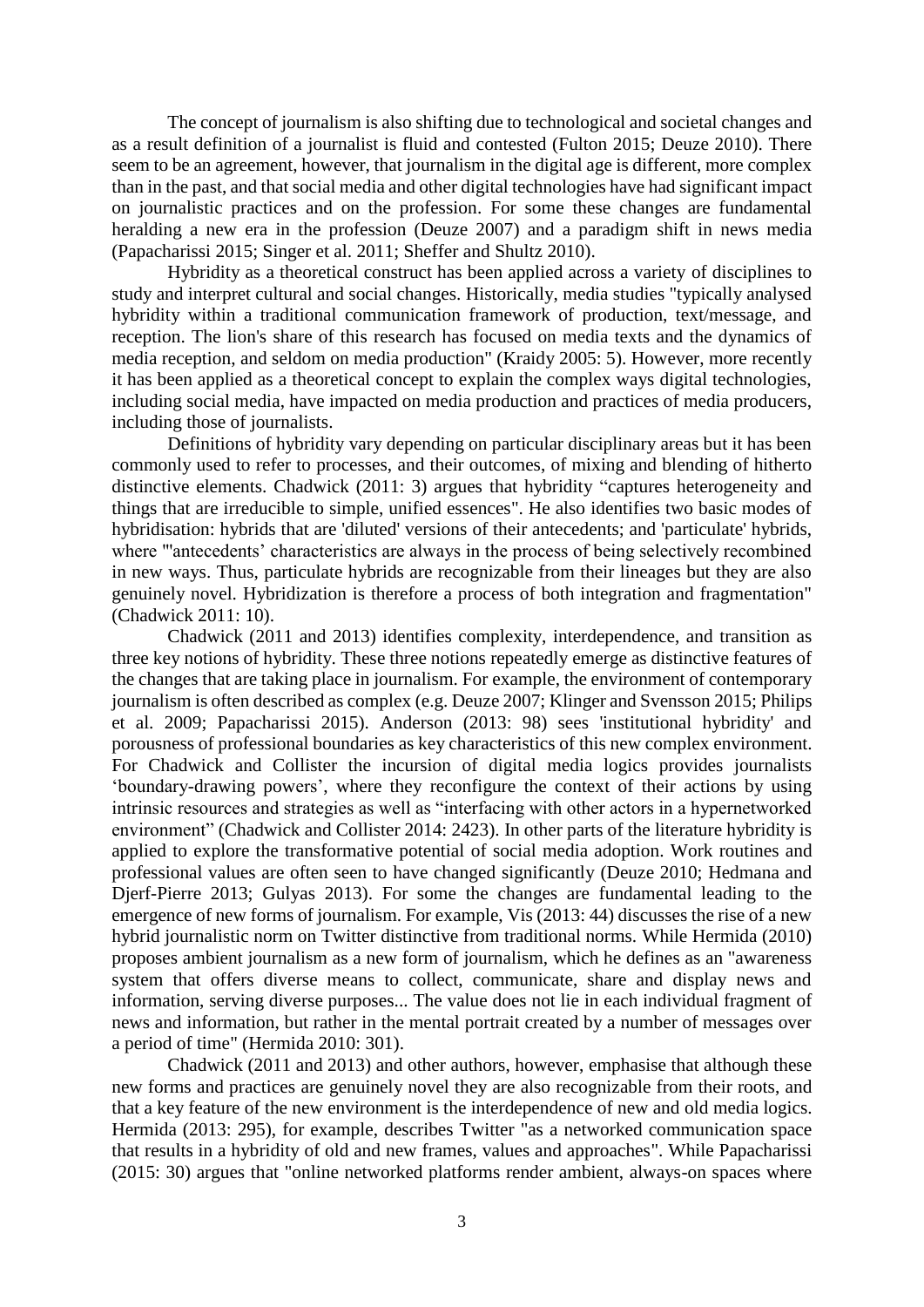hybrid forms of news produsage take place". Similarly, Anderson (2013: 172) emphasise the interdependencies of the new journalistic ecosystem where journalistic work is becoming an "assemblage ... a continuous process of networking the news" characterised by hybridisation of journalistic venues, practices and changes in understandings of journalism' publics.

This study takes an international comparative approach in order to render the invisible visible (Blumler and Gurevitch 1995). By examining the extent and nature of similarities and differences between countries a comparative study helps us to identify general trends and underlying features of the changes that are taking place. Thus, by comparing journalists' practices and views on social media in the seven surveyed countries we could have a greater understanding of social media adoption in the profession. To frame the comparison hybridity, as a key concept of digital transformations and of journalism in the digital age, is applied. Hybridity has mainly been applied conceptually in the relevant literature rather than as a guiding framework for empirical investigations. This is because the concept poses a challenge to empirical research as it eludes easy classification (Kraidy 2005). However, hybridity can be operationalised by turning the theoretical concept into constructs that can be explored empirically. In this study hybridity is operationalised through the three key notions discussed above (complexity, interdependence and transformative potential) which provide a framework to analyse the empirical data.

The three notions provide the focus for the six research questions, which are used to compare social media adoption by journalists in the surveyed countries. Complexity, which is a key feature of journalists' work in the digital ecology (e.g. Chadwick and Collister 2014; Deuze 2007; Philips et al. 2009; Papacharissi 2015), is explored empirically in terms of how diverse journalists' use of social media are:

RQ1: To what extent is journalists' use of social media dominated by a particular type of social media?

RQ2: To what extent is journalists' use of social media dominated by a particular professional purpose?

Interdependence is examined empirically by exploring to what extent journalists' work are influenced by both new and old media logics. Sourcing a story and relationship with the audience, as two key areas of journalists' work, were chosen to focus the research questions on. New media logic refers to interactive, participatory, networked media affordances that entail a more decentralised way of communication. These include crowdsourcing and usergenerated content in relation to sourcing (e.g. Singer 2014; Singer et al. 2011), and more interactive, less hierarchical relationship with the audience (Lewis 2012; Rottwilm 2014). Whereas old media logic involves traditional, one to many, hierarchal media production system (Chadwick 2013; Klinger and Svensson 2015; Van Dijck and Poell 2013), where sources with authority and commercial imperatives are drivers in the news ecology and the audience is largely passive.

RQ3: Which sources do journalists perceive as most important?

RQ4: How do journalists perceive the changes regarding the relationship with their audience? Transformative potential, which notion investigates the nature of changes and extent of the transition from the old to the new media environment, is examined empirically in relation to perceived impacts of social media on journalists' work and professional values.

RQ5: How do journalists view the impact of social media on their work?

RQ6: How do journalists view the impact of social media on the values of their profession?

# **Methodology**

Data for this exploratory study were collected through a survey which examined different aspects of social media use and collected data from seven countries between July and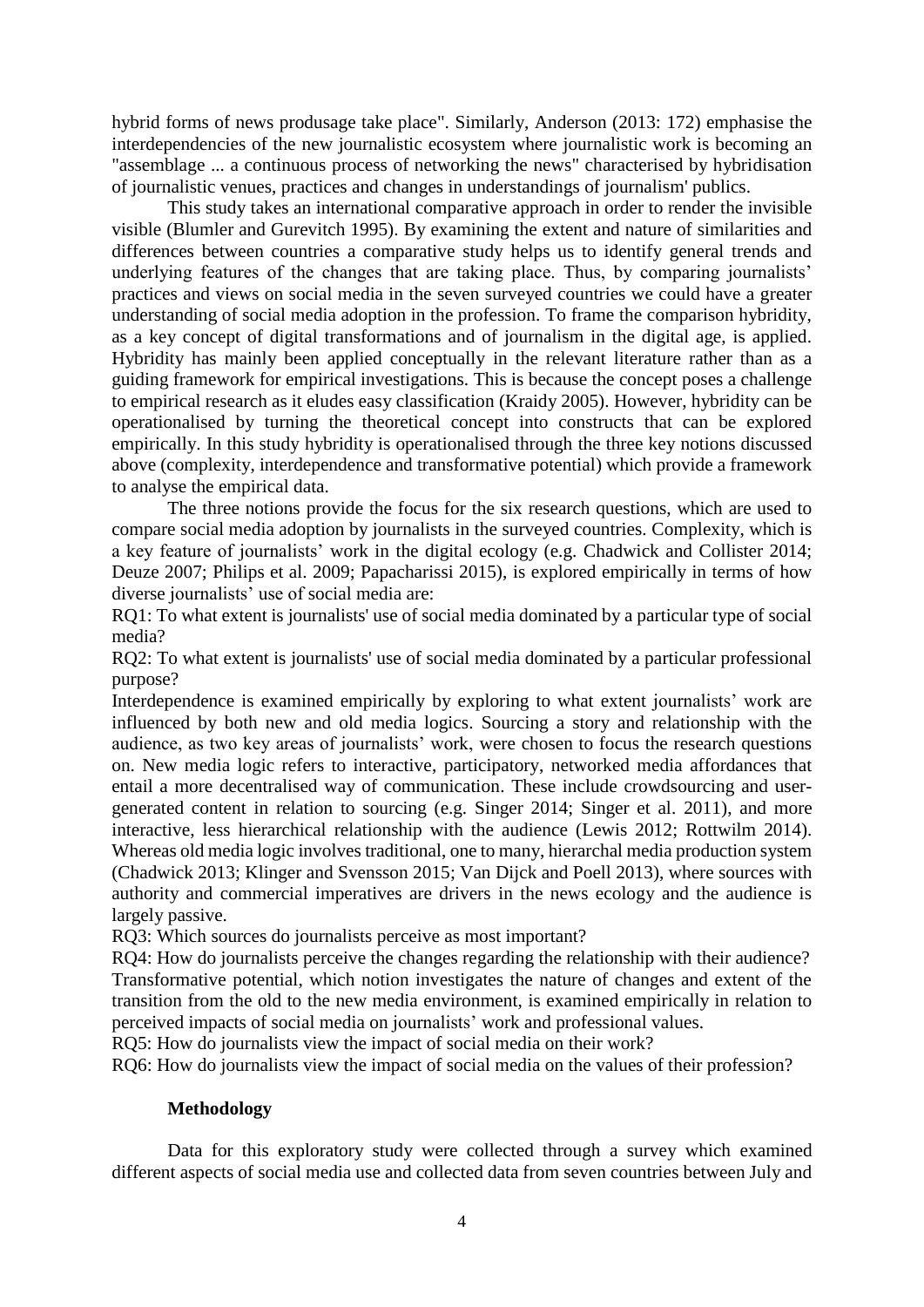September 2013: Canada (N=213), Finland (N=294), Germany (N=454), Netherlands  $(N=220)$ , Sweden  $(N=263)$ , UK  $(N=589)$  and the US  $(N=730)$ . The questionnaire addressed the three constructs of hybridity discussed above by exploring patterns of social media use and journalists' perceptions about the impacts of these tools. Questions about patterns of uses included frequency of use, diversity of tools used, preferences for particular social media platforms, purposes of use and specific social media activities. Questions about journalists' perceptions asked for their views about the impacts of social media on the relationship with their audience, on professional practices and on professional values.

The survey employed structured international sampling thus allowing for comparisons between the countries. Two key factors influenced the choice of countries. First, countries with broadly similar political system, infrastructure, economic and social development were selected for the comparison to control variations in too many variables. Second, those countries were included that had a large number of journalistic contacts in CisionPoint Media Database and the research team had access to these. Using CisionPoint Media Database, which is an international commercial communications database, had three main advantages. First, the database contained large number of contacts that were similar in size as estimates for the countries' journalistic communities. Second, the method for creating the contact lists was similar to that used in academic studies (e.g. Weaver, 2008). The technique involved using a complete listings of media outlets in a country and including all journalistic contacts for them. Journalists were defined as those who were editorially relevant and regularly provided editorial content. Those who were perceived to assist with the creation and dissemination of content, such as sales or communication officers, technicians, were not included in the database. Bloggers and vloggers were also included in the database if they met a list of criteria of being editorially relevant, posting at least once a month and the last post had not been older than a month, were pitchable, had a contact method, and agreed to a listing. Third, the database had the same method for creating contact list in the surveyed countries thus allowing for comparison between them. However, a key disadvantage of using CisionPoint Media Database was that accuracy for contact lists could not be confirmed unequivocally, which has to be bear in mind when considering the research findings.

 From the available datasets, which contained nearly 180,000 unique contacts in total, a random sample was selected for each country. Invitation to the online survey was sent out in an email to 66,000 journalists (20,000 in the US, 12,000 in Germany and the UK, 9,000 in Canada and 6,000 in Finland, the Netherlands and Sweden – different sample sizes reflect different sizes of the countries and the available datasets). Results, with an overall 4.2% response rate, are based on 2763 completed replies. Given that the research team could not confirm how accurate the contact lists in CisionPoint Media Database were in the surveyed countries, full representativeness is not claimed in the article. However, collected data were checked for general representativeness for the population by measuring sizes of subgroups for five key demographic and professional variables. This showed that each subgroups for age, gender, media sector, type of journalists, and type of organisational affiliations were represented in adequate numbers for statistical analysis to be carried out. Table 1 shows distribution for two key professional variables: by media sector and by type of journalists. Despite its limitations given its international comparative approach as well as the fact that relevant subgroups are well represented and that sample sizes meet statistical guidelines (Alreck and Settle 2003) the study arguably provides useful insights.

# **Table 1 – Distribution of respondents by media sector and type of journalists (% of respondents)**

|  |  | ∠anada | <b>Finland</b> | <b>Germany</b> | <b>Netherlands</b> | J Sweden , | IK I |  |
|--|--|--------|----------------|----------------|--------------------|------------|------|--|
|--|--|--------|----------------|----------------|--------------------|------------|------|--|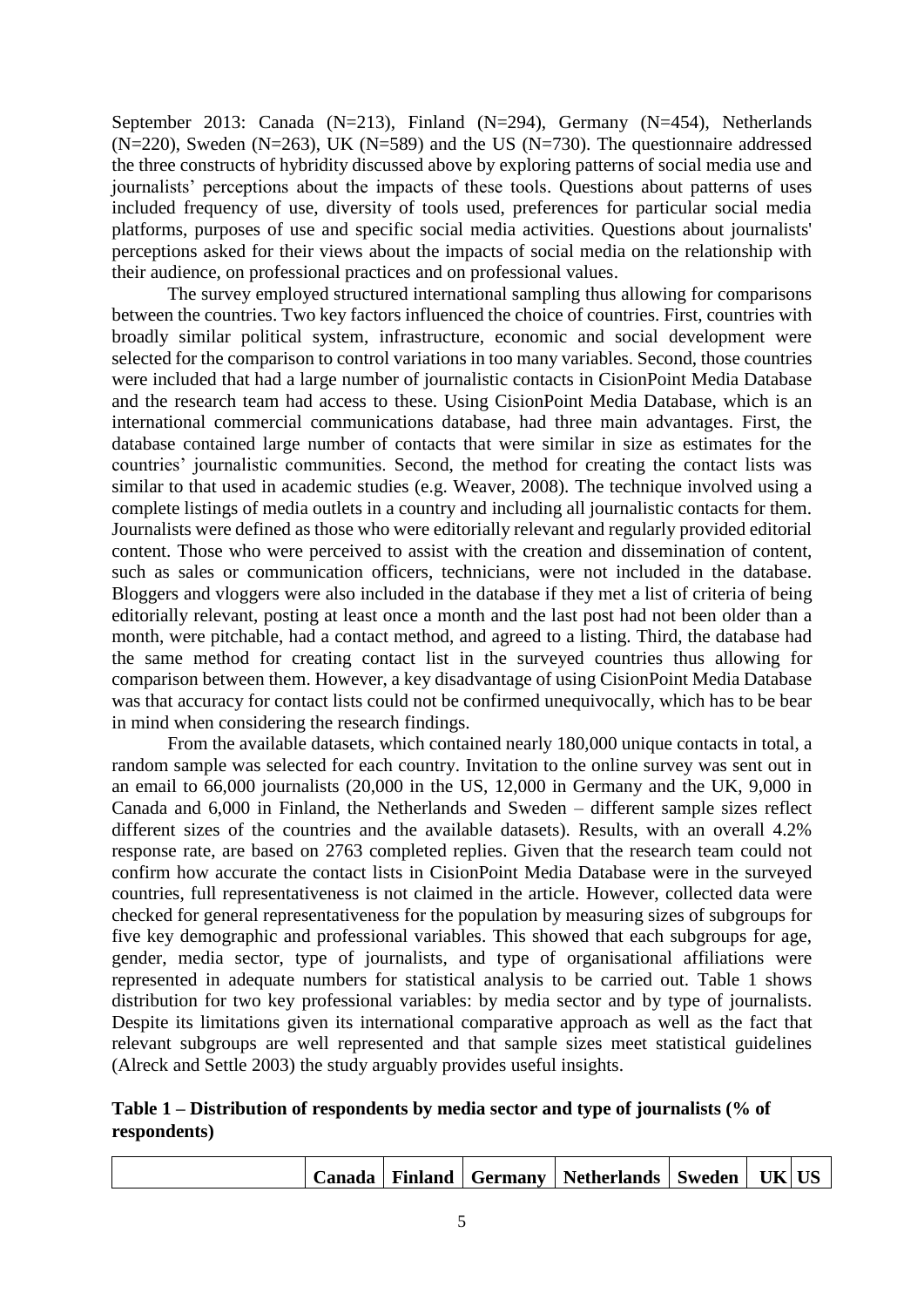| <b>Media</b> sector          |    |    |    |    |    |    |        |
|------------------------------|----|----|----|----|----|----|--------|
| <b>Newspaper</b>             | 20 | 24 | 21 | 14 | 29 | 13 | 17     |
| <b>Magazine</b>              | 16 | 33 | 47 | 41 | 23 | 36 | 19     |
| <b>Broadcasting</b>          | 16 | 14 | 8  | 5  | 16 | 8  | 18     |
| <b>Online</b>                | 48 | 30 | 25 | 40 | 32 | 43 | 47     |
| Type of journalist           |    |    |    |    |    |    |        |
| <b>News</b>                  | 39 | 62 | 48 | 32 | 47 | 34 | 37     |
| <b>Feature Writing</b>       | 19 | 4  | 15 | 33 | 27 | 34 | 28     |
| <b>Reviews and Editorial</b> | 31 | 13 | 25 | 27 | 13 | 23 | 22     |
| <b>Other</b>                 | 11 | 22 | 13 | 8  | 13 | 9  | $\cap$ |

Studies about social media adoption by journalists often focus on a specific platform, however the term social media refers to different platforms with various purposes, functions, content and services. One of the methodological challenges of social media research is the lack of agreement about categorisation and typologies. Although various frameworks have emerged (e.g. Kaplan and Heinlein 2010) these often get outdated as the sector evolves, new platforms emerge and practices change. This study identified seven categories of social media tools according to types of activities, functions and content involved as well as relevance to specific journalistic tasks. The seven categories are: blogs, content communities and crowdsourcing sites, microblogs, professional social networking sites, generic social networking sites, audiovisual sharing sites and social readers.

## **Results**

# **RQ1: To what extent is journalists' use of social media dominated by a particular type of social media?**

The survey asked respondents about their professional use of the seven categories of social media identified above. What emerged from the results is that journalists' use of social media is inherently diverse. The majority of respondents used at least four or more of the seven categories of social media regularly for their work (Table 2. There were some differences between the countries in terms of the means number for categories used ranging from the lowest figure in Germany to the highest in Canada indicating that country specific characteristics have some influence on social media use. Additionally, the analysis of variance (Anova) reveals that the more respondents used social media, the more social media types they used (Table 2) and this was the case in all of the surveyed countries. Thus there is a significant statistical relationship between frequency and diversity of social media tools used. This is important because it shows that with increase in social media use there is also increase in the range and mixture of social media types used allowing for a greater degree of differentiated adoption.

# **Table 2 - Social media types used for work by respondents in a typical week (Means** figures:  $Min = 0$ ,  $Max = 7$

|        | Mean | Analysis of variance of variety of social media types<br>used by frequency of social media use |
|--------|------|------------------------------------------------------------------------------------------------|
| Canada | 5.69 | $F(7, 212) = 4.819$ , $p = .000$                                                               |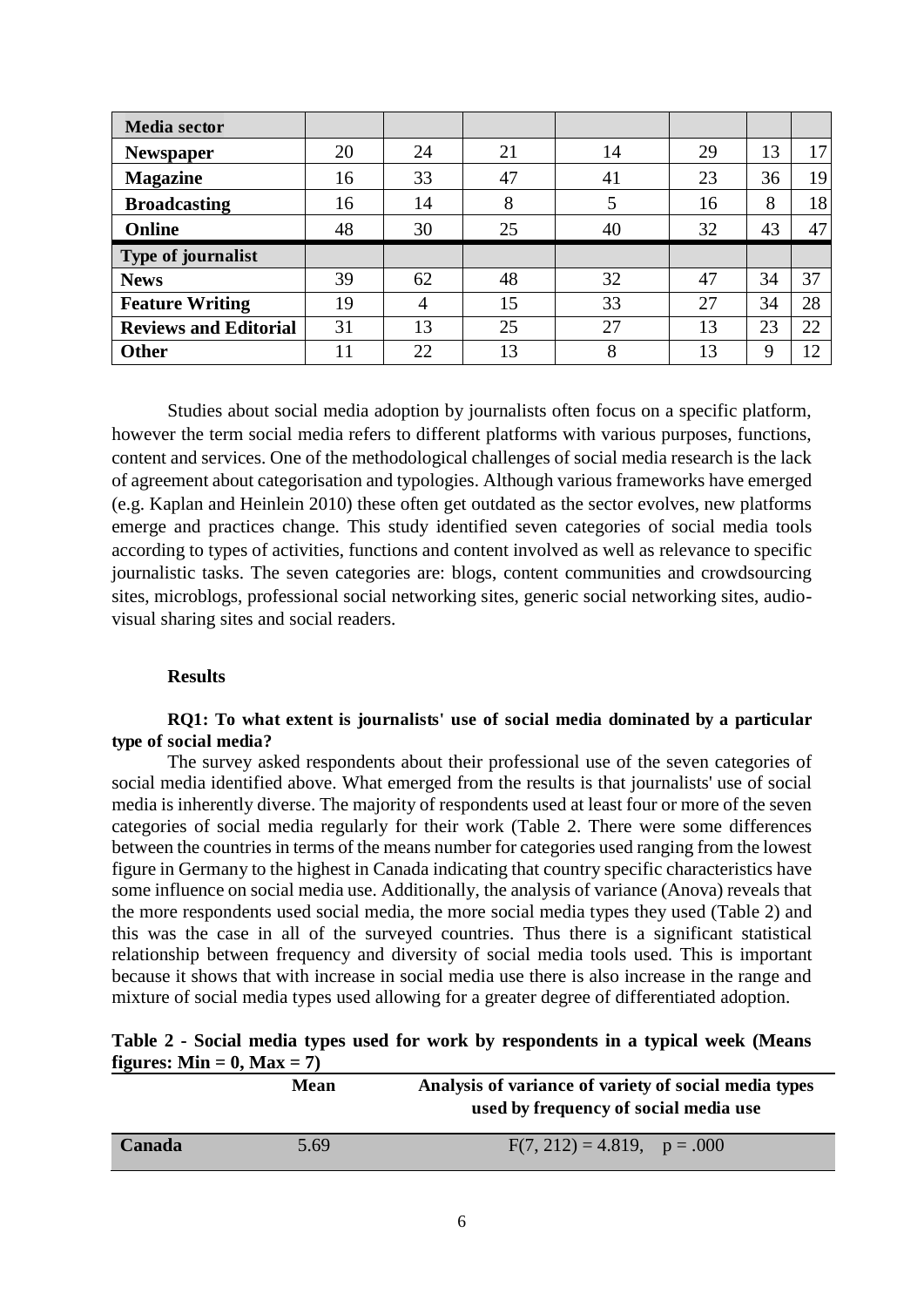| <b>Finland</b>     | 5.00 | $F(6, 87) = 7.907$ , $p = .000$   |
|--------------------|------|-----------------------------------|
| <b>Germany</b>     | 4.96 | $F(7, 453) = 25.452$ , $p = .000$ |
| <b>Netherlands</b> | 5.25 | $F(6, 219) = 5.835$ , $p = .000$  |
| <b>Sweden</b>      | 5.31 | $F(7, 293) = 12.352$ , $p = .000$ |
| UK                 | 5.53 | $F(7, 588) = 11.752$ , $p = .000$ |
| <b>US</b>          | 5.31 | $F(7, 729) = 26.298$ , $p = .000$ |

Note: Means are calculated using participants' responses to questions on whether they used the seven categories of social media identified: blogs, content communities and crowdsourcing sites, microblogs, professional social networking sites, generic social networking sites, audiovisual sharing sites and social readers. Statistical analysis was based on a 95% confidence interval. Post hoc test on the significant relationships using the Bonferroni correction indicated that in each country respondents who used social media more frequently were more likely to use more social media types.

The diversity of social media types used in journalists' work is also evident in Table 3, which shows the use of the seven categories by survey respondents. Although certain forms are more popular than others and there are some differences between the countries in terms of levels of use and preferred type, the general trend is that journalists use a variety of social media and not one specific form dominates. For example, 92% of UK respondents reported that they used microblogs for work in a typical week and most of them (74%-83%) also used blogs, content communities, social networking, audio-visual as well as professional social networking sites. The category that was not used widely was social reader sites. In terms of specific platforms Twitter and Facebook were the most popular apps in most surveyed countries, and their use were generally higher in English speaking countries. Only Germany had a widely used platform that did not originate in an English speaking country. Xing, which is a homegrown professional social network, was used by almost half of the respondents. These differences between the countries are due to language differences and their implications for social media platforms, dissimilar journalistic traditions and media systems.

|                    | <b>Blogs</b> | Content<br>communities<br>/crowdsourci<br>ng sites | Micro<br>blogs | <b>Profession</b><br>al social<br>network<br>ing sites | <b>Social</b><br>network<br>ing sites | <b>Audio</b><br>visual<br>sharing<br>sites | <b>Social</b><br>readers |
|--------------------|--------------|----------------------------------------------------|----------------|--------------------------------------------------------|---------------------------------------|--------------------------------------------|--------------------------|
| Canada             | 84           | 82                                                 | 89             | 78                                                     | 88                                    | 80                                         | 56                       |
| <b>Finland</b>     | 79           | 83                                                 | 61             | 56                                                     | 80                                    | 68                                         | 30                       |
| <b>Germany</b>     | 65           | 75                                                 | 59             | 62                                                     | 71                                    | 63                                         | 31                       |
| <b>Netherlands</b> | 81           | 78                                                 | 88             | 75                                                     | 82                                    | 75                                         | 39                       |
| <b>Sweden</b>      | 81           | 85                                                 | 77             | 65                                                     | 87                                    | 71                                         | 40                       |
| UK                 | 82           | 81                                                 | 92             | 83                                                     | 82                                    | 74                                         | 39                       |
| <b>US</b>          | 79           | 72                                                 | 79             | 77                                                     | 84                                    | 70                                         | 46                       |

|                                | Table 3 - Percentage of respondents who said they used specific social media type for |  |  |  |  |  |
|--------------------------------|---------------------------------------------------------------------------------------|--|--|--|--|--|
| work in a typical week $(\% )$ |                                                                                       |  |  |  |  |  |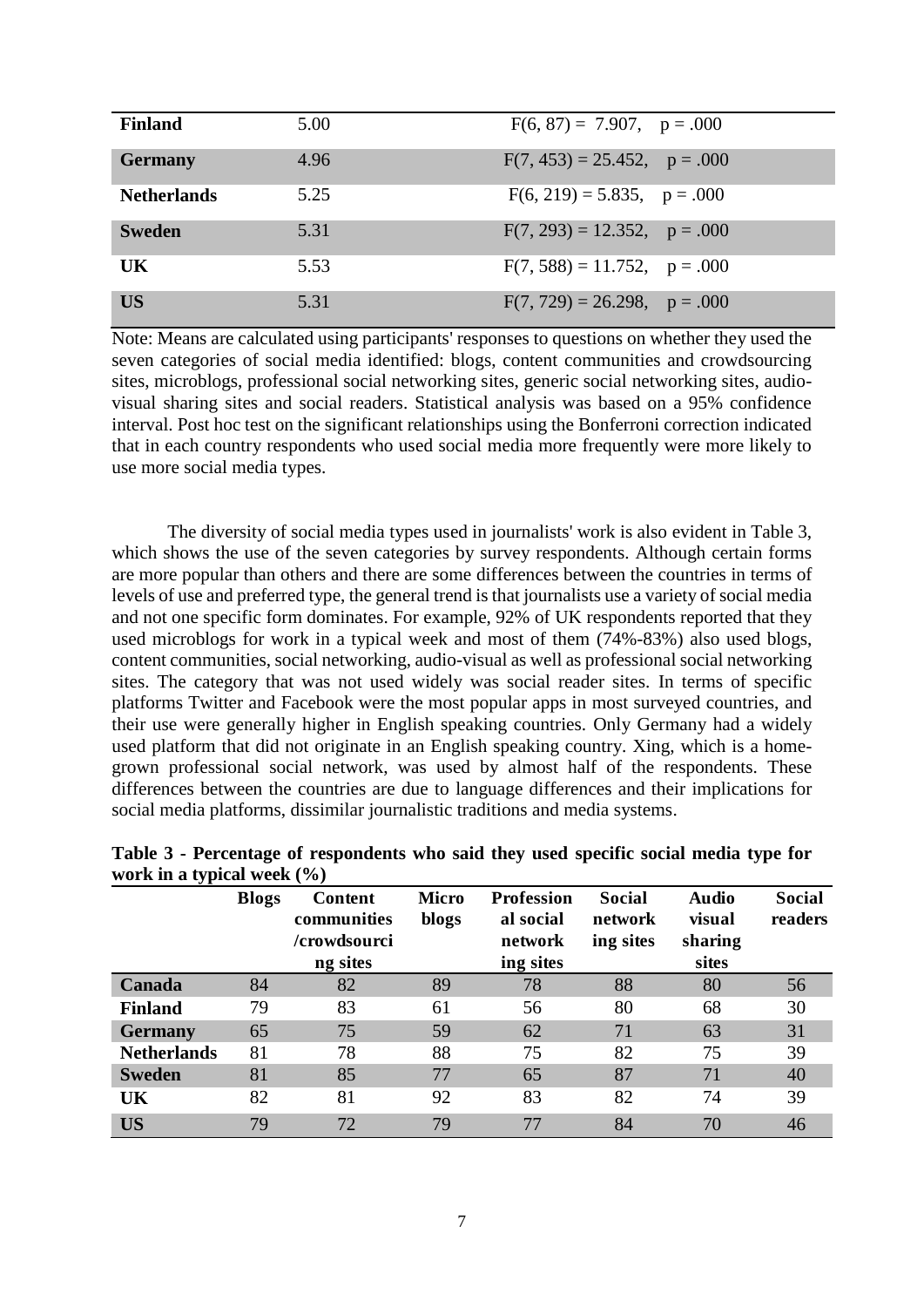## **RQ2: To what extent is journalists' use of social media dominated by a particular professional purpose?**

Social media affordances allow for a great variety of activities and indeed this flexibility is seen as a key feature of the tools and reasons for their popularity (Kaplan and Heinlein 2010). Studies on purposes of social media use found different reasons why journalists use social media. For example, Messner et al (2011) argue that journalists primarily use social media for publishing and promoting their content, while others emphasise the information sharing, sourcing, networking and conversational uses of social media (e.g. Papacharissi 2015; Hermida 2010). To explore whether there is any particular professional task that dominate journalists' use of social media, this study asked respondents about their social media use for five purposes that emerged as key in the relevant literature. The five areas were: sourcing information/story, verifying information, publishing and promoting content, networking and monitoring.

Results showed that respondents used social media for a variety of reasons in all of the surveyed countries. Means figures in Table 4 illustrate that most participants reported to use social media regularly in at least three out of the five key areas indicating that journalists use the tools for a variety of professional purposes. There are some differences between the countries, notably the figure in Germany is lower than elsewhere which is likely to be the result of dissimilarities in journalistic traditions and social media environment. The analysis of variance (Anova) reveals that journalists who used social media more also used it for more varied reasons in all of the surveyed countries (Table 4), thus there is a significant statistical relationship between frequency and variety of purposes of use in professional practices. This suggests that with increased use of social media there is greater diversity in reasons for using the tools and thus greater potential for differentiation.

| .                  |             |                                                                                                       |
|--------------------|-------------|-------------------------------------------------------------------------------------------------------|
|                    | <b>Mean</b> | Analysis of variance of diversity of purposes of<br>social media use by frequency of social media use |
| Canada             | 3.73        | $F(5, 212) = 12.422$ , $p = .000$                                                                     |
| <b>Finland</b>     | 3.10        | $F(5, 293) = 23.829$ , $p = .000$                                                                     |
| <b>Germany</b>     | 2.62        | $F(5, 453) = 29.128$ , $p = .000$                                                                     |
| <b>Netherlands</b> | 3.42        | $F(5, 219) = 16.486$ , $p = .000$                                                                     |
| <b>Sweden</b>      | 3.65        | $F(5, 262) = 15.702$ , $p = .000$                                                                     |
| <b>UK</b>          | 3.72        | $F(5, 588) = 31.619$ , $p = .000$                                                                     |
| <b>US</b>          | 3.45        | $F(5, 729) = 75.703$ , $p = .000$                                                                     |

**Table 4 - Survey respondents' social media use in five key areas of journalists' work in a typical week (Means figures: min = 0, max = 5)** 

Note: Means are calculated using participants' responses whether they used social media in five key areas of their work in a typical week: sourcing information, verifying information, publishing and promoting content, networking and monitoring. Statistical analysis was based on a 95% confidence interval. Post hoc test on the significant relationships using the Bonferroni correction indicated that in each country respondents who used social media more frequently used the tools for more varied reasons.

Table 5 provides a more detailed overview of the survey findings in relation to purposes of social media use. Publishing content and sourcing information emerged as most often chosen reasons, however the tools were utilised in other areas too. There were some differences between the countries. For example, respondents in the UK, Canada and the US used social media more for publishing and networking compared to those from Finland and Germany. However, social media use was not dominated by one particular professional purpose as the relatively high figures for each area illustrate in Table 5.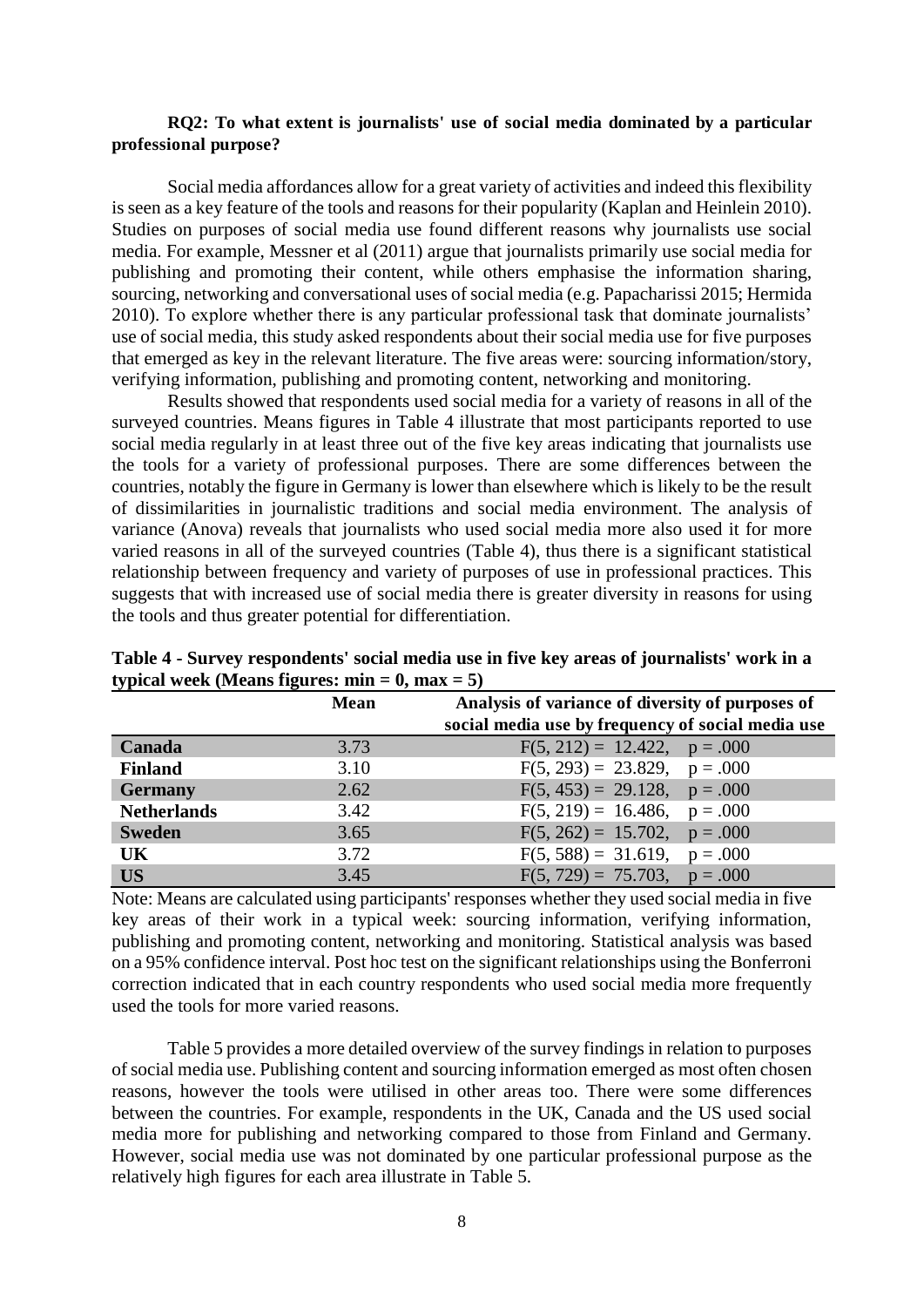| ~ ⊥                | <b>Publishing</b> |    | <b>Sourcing Networking</b> | Verifying | <b>Monitoring</b> | <b>SD</b> |
|--------------------|-------------------|----|----------------------------|-----------|-------------------|-----------|
| Canada             | 89                | 89 | 86                         | 71        | 77                | 8.05      |
| <b>Finland</b>     | 72                | 85 | 60                         | 68        | 74                | 9.12      |
| <b>Germany</b>     | 72                | 79 | 67                         | 60        | 66                | 7.12      |
| <b>Netherlands</b> | 89                | 87 | 82                         | 64        | 69                | 11.12     |
| <b>Sweden</b>      | 82                | 88 | 79                         | 76        | 80                | 4.47      |
| UK                 | 91                | 89 | 87                         | 70        | 76                | 9.13      |
| <b>US</b>          | 84                | 81 | 80                         | 64        | 73                | 8.02      |

**Table 5 - Percentage of respondents who said they used social media in key areas of their work in a typical week (%)** 

#### **RQ3: Which sources do journalists perceive as most important?**

There is a debate in the literature to what extent new media logic has replaced the old one in journalists' sourcing. Different views have emerged in relation to whether key sources journalists rely on have changed in the internet era or not. Some argue that thanks to digital tools, such as social media, there is now a broader range of sources journalists use and that the role of the public as a source is more enhanced in the forms of crowdsourcing and user generated content (e.g. Deuze 2010; Singer 2014). However, others contend that journalists continue to rely on the same type of sources and old power relationships are maintained (e.g. Philips, 2009; Fenton, 2009).

Findings of this research indicate that sourcing is still often driven by old media logic, although some of the results show increasing importance of a new media logic. The results also revealed differences between the countries in relation to sourcing indicating that country specific features, such as media system and environment, journalistic traditions and cultures, have an important influence on how journalists source their stories. A similarity between the surveyed countries that emerged was the importance of sources with authority, which signals the endurance of old media type sourcing. Industry contacts/experts were among the two most important sources in all of the surveyed countries except Finland (Table 6). PR sources, that are also seen as an example for old media logic (Philips 2009), were perceived as one of the two most important sources in four countries, and in the three countries where this was not the case, respondents chose other media outlets as one of their top two sources (Table 6).

|                    | <b>PR</b><br>sources | <b>Other</b><br>media | General public/<br>crowdsourcing | <b>Industry</b><br>contacts/ | Government/<br>officials |
|--------------------|----------------------|-----------------------|----------------------------------|------------------------------|--------------------------|
|                    |                      | outlets               |                                  | experts                      |                          |
| Canada             | 39                   | 49                    | 28                               | 47                           | 26                       |
| <b>Finland</b>     | 17                   | 53                    | 41                               | 31                           | 19                       |
| <b>Germany</b>     | 41                   | 13                    | 18                               | 55                           | 17                       |
| <b>Netherlands</b> | 55                   | 41                    | 22                               | 44                           | 21                       |
| <b>Sweden</b>      | 12                   | 53                    | 36                               | 47                           | 15                       |
| UK                 | 57                   | 39                    | 27                               | 42                           | 19                       |
| US                 |                      | 39                    | 23                               | 46                           | 28                       |

**Table 6 – Perceived importance of sources (% of respondents who chose source type as one of their two most important sources)**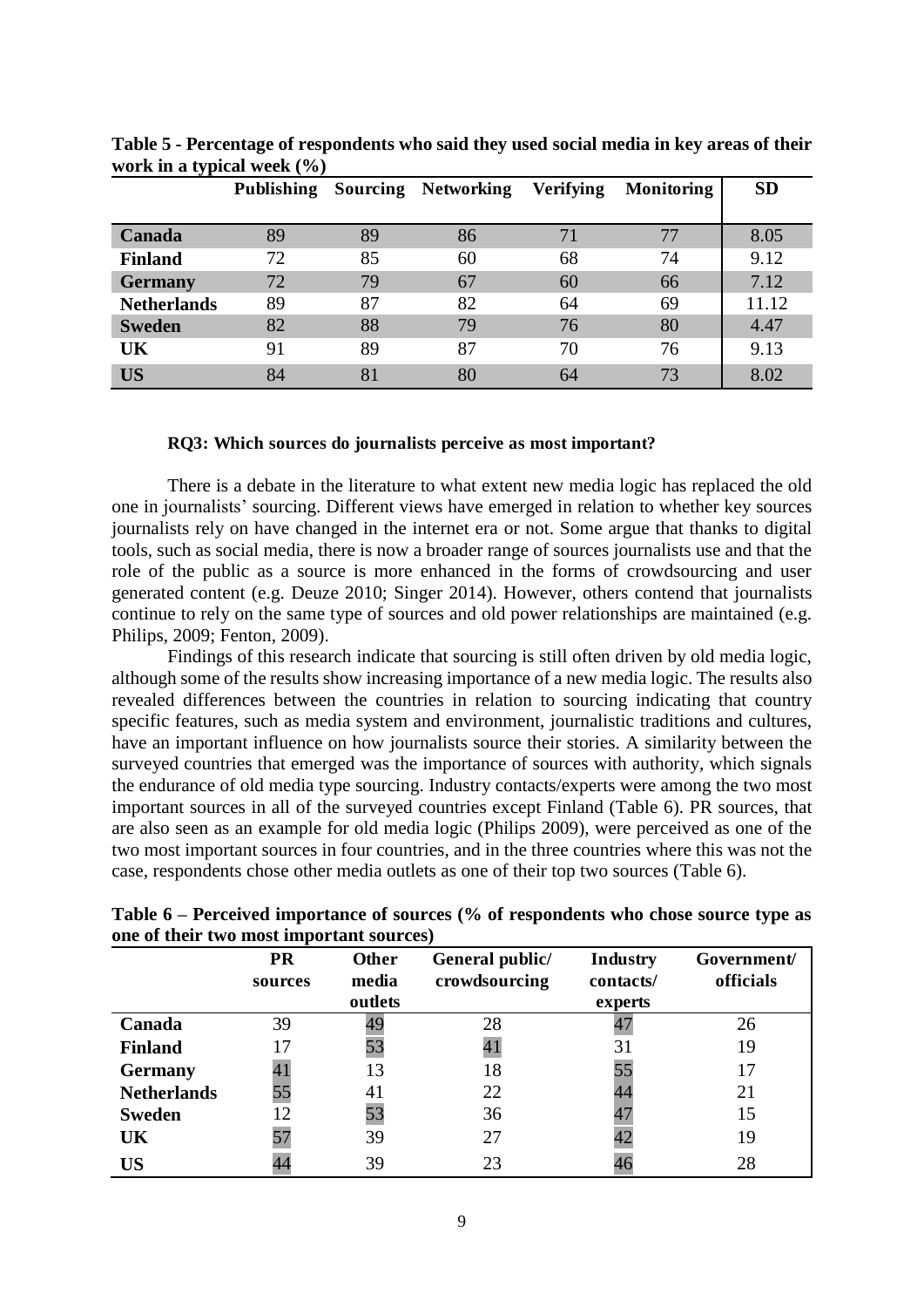Note: The two most often chosen source types in each country are highlighted in the table.

General public/crowdsourcing, a source type exemplifying new media logic, was among the two top sources only in one country, Finland. However, in all of the surveyed countries the public was a more important source than government/officials (Table 6) suggesting that authority in sourcing is differentiated. The survey also revealed that respondents did not think that crowdsourcing would become the most important source (percentage of participants who agreed with that statement were: 16% in the UK, 29% in Germany, 15% in the UK, 2% in Canada, 25% in Finland, 12% in the Netherlands and 17% in Sweden).

In terms of differences it is notable that the Scandinavian countries show a different sourcing pattern compared to the other countries in the survey with PR sources being less and the public being more prominent as a key source for journalists (Table 6). This can be explained by a relatively late introduction of PR in these countries and that PR originated within state authorities (Larsson 2006) rather than in commercial entities influencing how it has been perceived and applied. Another reason is arguably the Nordic media model of Scandinavian countries characterised by strong newspaper sector and public service media, as well as lasting democratic corporativistic traditions (Nord 2008). The role of the public as a key source for journalists was especially important in Finland (Table 6), which apart from the reasons just mentioned can also be attributed to the small size of the country. The relatively small size, with a population of five million, means that its news environment is inherently closely networked which arguably instigate a different attitude towards a more limited number of authoritative sources allowing a greater importance of the public as a news source.

Results in relation to sourcing also revealed some areas where old media logic is challenged. One such finding is that approximately a third of the respondents in all of the surveyed countries, with a lower figure in Finland, stated that because of social media they were less reliant on PR sources (36% in the UK, 30% in Germany, 27% in the US, 38% in Canada, 38% in the Netherlands, 35% in Sweden and 17% in Finland). In Germany and the US results also showed that respondents who used social media more were more likely to choose the public as one of their top two sources (Table 7) suggesting increased importance of new media logic in sourcing with social media adoption. However, as Table 7 shows this relationship was only found in those two countries and not in the others indicating that the importance of traditional source types for journalists is enduring in many places.

|                    | <b>PR</b> sources     | Other media<br>outlets | General public/<br>crowdsourcing | <b>Industry</b><br>contacts/ | Government/<br>officials |
|--------------------|-----------------------|------------------------|----------------------------------|------------------------------|--------------------------|
|                    |                       |                        |                                  | experts                      |                          |
| Canada             | $F(5,207)=$           | $F(5,207)=$            | $F(5,207)=.991$ ,                | $F(5,207)=$                  | $F(5,207)=0.636$ ,       |
|                    | $.191, p=.966$        | $.590, p=.708$         | $p = 0.425$                      | $.762$ , p= $.578$           | $p=.672$                 |
| <b>Finland</b>     | $F(5,288)=1.4$        | $F(5,288)=$            | $F(5,288)=.780,$                 | $F(5,288)=$                  | $F(5,288)=1.389$ ,       |
|                    | 98, $p=.190$          | $.782, p=.564$         | $p=.565$                         | $1.514$ , p=.185             | $p=.228$                 |
| <b>Germany</b>     | $F(5,448)=$           | $F(5,448)=$            | $F(5,448)=5.973,$                | $F(5,448)=$                  | $F(5,448) = .374,$       |
|                    | $.827, p=.531$        | $.875, p=.498$         | $p=.0001$                        | $.815, p=.540$               | $p=.866$                 |
| <b>Netherlands</b> | $F(5,214)=$           | $F(5,214)=$            | $F(5,214)=$                      | $F(5,214)=$                  | $F(5,214)=2.303,$        |
|                    | $.551, p=.737$        | $.480, p=.791$         | $1.009$ , p=.413                 | $.452, p=.812$               | $p=.046$                 |
| <b>Sweden</b>      | $F(5,257)=$           | $F(5,257)=$            | $F(5,257)=$                      | $F(5,257)=$                  | $F(5,257)=1.797$ ,       |
|                    | $1.336$ , $p = 0.249$ | $2.461$ , p=.034       | 1.626, $p=.153$                  | $.940, p=.455$               | $p = 114$                |
| UK                 | $F(5,583)=1.2$        | $F(5,583)=$            | $F(5,583) =$                     | $F(5,583)=$                  | $F(5,583) = .636$ ,      |
|                    | $32, p=.292$          | $.828, p=.530$         | $2.176$ , p=.055                 | $1.128$ , p=.344             | $p = .672$               |

**Table 7 - Analysis of variance results on how frequency of social media use effects perceived importance of sources**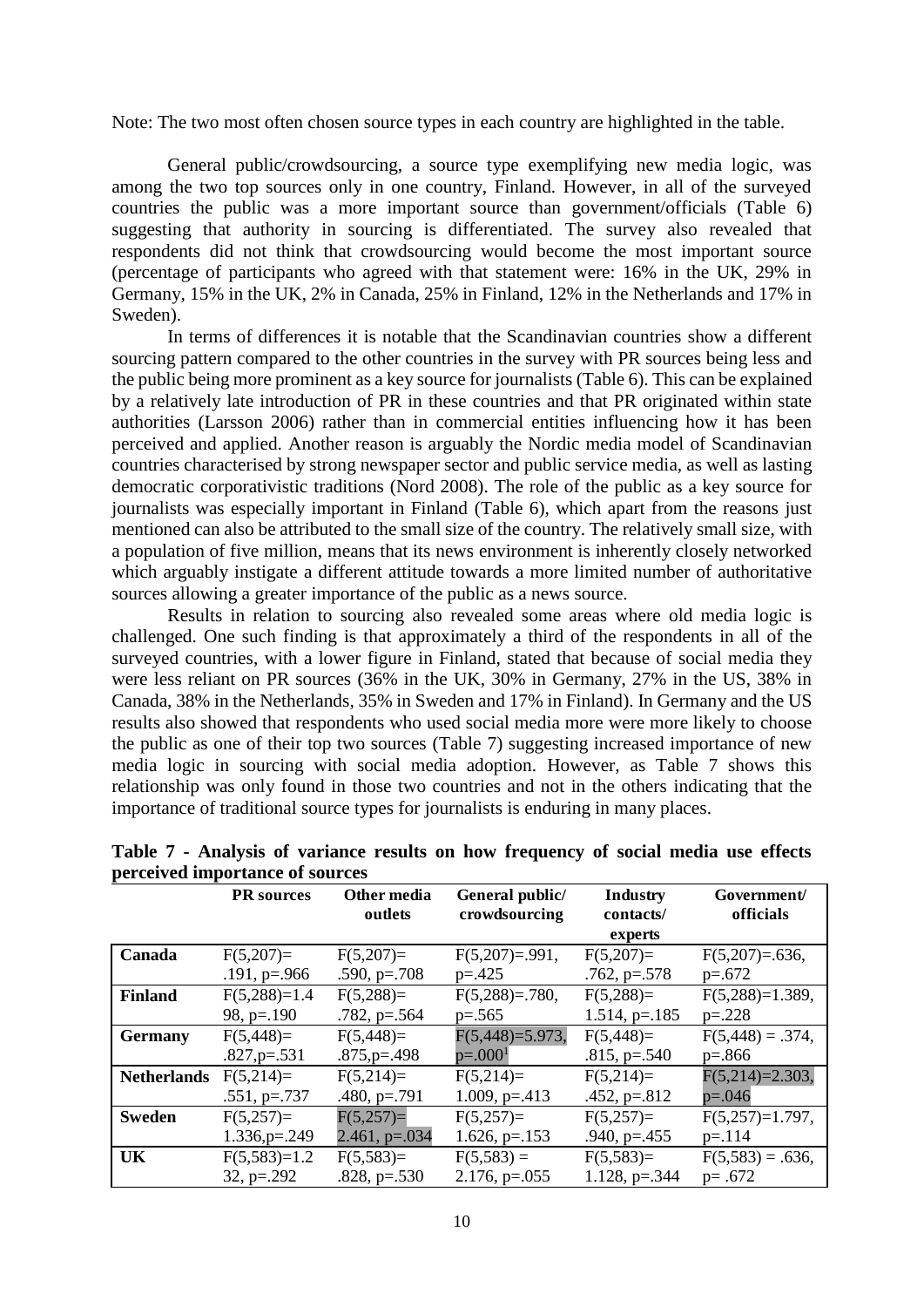| <b>US</b> |            | $F(5,724)=1.6$ $F(5,724)=2.87$ $F(5,724)$ |                             | $F(5,724)=1.63$ $F(5,724)=2.709$ , |
|-----------|------------|-------------------------------------------|-----------------------------|------------------------------------|
|           | 43, p=.146 | $8, p = 0.014$                            | $=2.424$ , p=.034 2, p=.149 | $p=.020$                           |

Note: Highlighted results show significant statistical relationship. Statistical analysis was based on a 95% confidence interval. Post hoc test on the significant relationships using the Bonferroni correction indicated the following results: (1) In Germany respondents who used social media for less than two hours a day or not at all were less likely to choose public/crowdsourcing as one of their two most important sources than those who used social media for more than two hours in a typical day  $(p<.05)$ ; (2) In Sweden respondents who used social media for less than two hours a day or not at all were less likely to choose other media outlets as one of their two most important sources  $(p<.05)$ ; (3) In the US respondents who used social media for less than two hours a day or not at all were less likely to choose other media outlets and public/crowdsourcing as one of their two most important sources but were more likely to choose government/officials as one of their key sources (p<.05).

# **RQ4: How do journalists perceive the changes regarding the relationship with their audience?**

The majority of participants agreed that they were more engaged with their audience because of social media (Table 8) indicating that interactive new media logic is more prevalent in this area of journalists' work. This view was prominent in all of the surveyed countries, although there were some differences in terms of how dominant the view was (ranging from 81% agreeing in the UK to 66% in Sweden) which suggests that specific journalistic traditions, cultural and media environmental factors influence how the relationship with the audience is changing. A correlation analysis also revealed that the more respondents used social media for their work the more they felt they were better engaged with their audience (Table 8), which indicates that with higher levels of social media adoption levels of interaction and participatory audience relationship would increase.

|                    | Canada        | <b>Finland</b> | <b>Germany</b> | <b>Netherlands</b> | Sweden         | UK           | <b>US</b>     |
|--------------------|---------------|----------------|----------------|--------------------|----------------|--------------|---------------|
| % of respondents   | 80%           | 70%            | 72%            | 76%                | 66%            | 81%          | 76%           |
| who agreed with    |               |                |                |                    |                |              |               |
| 'Because of social |               |                |                |                    |                |              |               |
| media I am more    |               |                |                |                    |                |              |               |
| engaged with my    |               |                |                |                    |                |              |               |
| audience'          |               |                |                |                    |                |              |               |
| <b>Correlation</b> | $r_s = 291$ , | $r_s = 484$ ,  | $r_s = 385$ ,  | $r_s = 480$ ,      | $r_s = .399$ , | $r_s = 362.$ | $r_s = 465$ , |
| between views on   | p<0.01        | p<0.01         | p<0.01         | p<0.01             | p<0.01         | p<0.01       | p<0.01        |
| audience           |               |                |                |                    |                |              |               |
| engagement and     |               |                |                |                    |                |              |               |
| frequency of       |               |                |                |                    |                |              |               |
| social media use   |               |                |                |                    |                |              |               |

## **Table 8 – Respondents' views on engagement with their audience**

Note: Figures in last row show that a Spearman's rho correlation revealed a significant correlation between frequency of social media use and views on audience engagement in all of the surveyed countries  $(p<.0.01)$ .

The survey also asked respondents about their interactive activities on social media. Results (Table 9) show that a large proportion of participants were interacting with their audience and the outside world regularly. However, there were some considerable differences between the countries, especially between the UK, US and Canada on the one hand and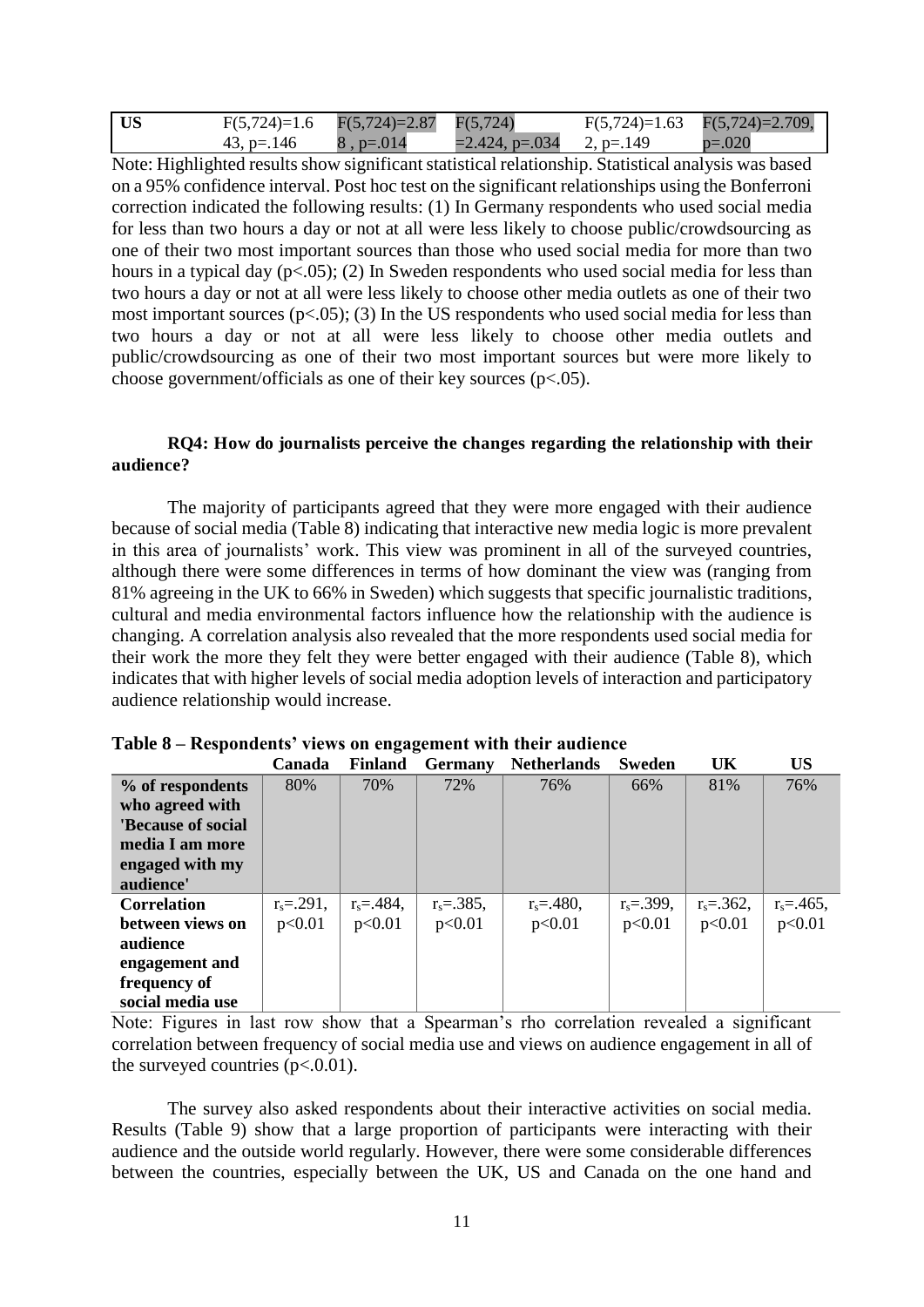Germany and Finland on the other. UK respondents were the most and those from Finland were the least likely to reply to comments they received on social media on a daily or weekly basis (70% and 36% respectively) and this was the same in relation to using social media to make new contacts in their work (64% and 32% respectively). Respondents from North America were the most likely to add comments to someone's page or profile. The results suggest that how and why journalists engage with their audience vary between countries influenced by journalistic traditions and media environments.

|                                                                      | <b>Canada</b> |    |    | Finland Germany Netherlands Sweden |    | UK | <b>US</b> |  |  |  |  |  |
|----------------------------------------------------------------------|---------------|----|----|------------------------------------|----|----|-----------|--|--|--|--|--|
| Reply to comments received in relation to their work on social media |               |    |    |                                    |    |    |           |  |  |  |  |  |
| <b>Daily</b>                                                         | 37            | 12 | 22 | 40                                 | 21 | 34 | 34        |  |  |  |  |  |
| Weekly                                                               | 25            | 24 | 27 | 23                                 | 31 | 36 | 27        |  |  |  |  |  |
| Use social media to make new contacts in their field of work         |               |    |    |                                    |    |    |           |  |  |  |  |  |
| <b>Daily</b>                                                         | 30            |    | 15 | 24                                 | 19 | 26 | 21        |  |  |  |  |  |
| Weekly                                                               | 33            | 24 | 22 | 36                                 | 26 | 38 | 30        |  |  |  |  |  |
| Add comments to someone's page or profile on social media            |               |    |    |                                    |    |    |           |  |  |  |  |  |
| <b>Daily</b>                                                         | 24            | 22 | 14 | 18                                 | 24 | 18 | 25        |  |  |  |  |  |
| Weekly                                                               | 28            |    | 20 | 25                                 | 30 | 30 | 25        |  |  |  |  |  |

| Table 9 – Selected interactive activities on social media (% of respondents) |  |                                               |  |
|------------------------------------------------------------------------------|--|-----------------------------------------------|--|
|                                                                              |  | Canada Finland Cermany Netherlands Sweden IIK |  |

## **RQ5: How do journalists view the impact of social media on their work?**

Social media were perceived to have changed work practices by the majority of respondents. For example, social media became an important tool for sourcing stories. On average about a quarter of respondents reported that they published a story based on information they had found on social media on a daily or weekly basis, however the figure varied between the countries (37% in Canada, 17% in Finland, 20% in Germany, 33% in the Netherlands, 27% in Sweden, 38% in the UK and 34% in the US). And nearly half of the participants said that online sources of information were more important for their work than offline sources (48% in Canada, 45% in Finland, 40% in Germany, 50% in the Netherlands, 40% in Sweden, 53% in the UK and 39% in the US).

Many of the respondents thought that social media helped them to be more 'effective' in their work. 56% of respondents in Canada, 42% in Finland, 28% in Germany, 52% in the Netherlands, 57% in Sweden, 43% in the UK and 44% in the US agreed that social media improved the productivity of their work. There were some differences between the countries indicating the importance of country specific factors in how the impact of social media is perceived. Figure 1 illustrates respondents' views on how indispensable they saw social media in their work. Opinions varied about the statement 'I would not be able to carry out my work without social media' not just between the countries, but even more so within the countries. The results show split views and mixed picture regarding respondents' perceptions about the impact of social media on their work. This coincides with findings of other studies (e.g. Canter 2013; Hedmana and Djerf-Pierre 2013) that found variations in journalists' assessment of social media.

# **Figure 1 - Survey participants' response to the statement: 'I would not be able to carry out my work without social media' (% of respondents)**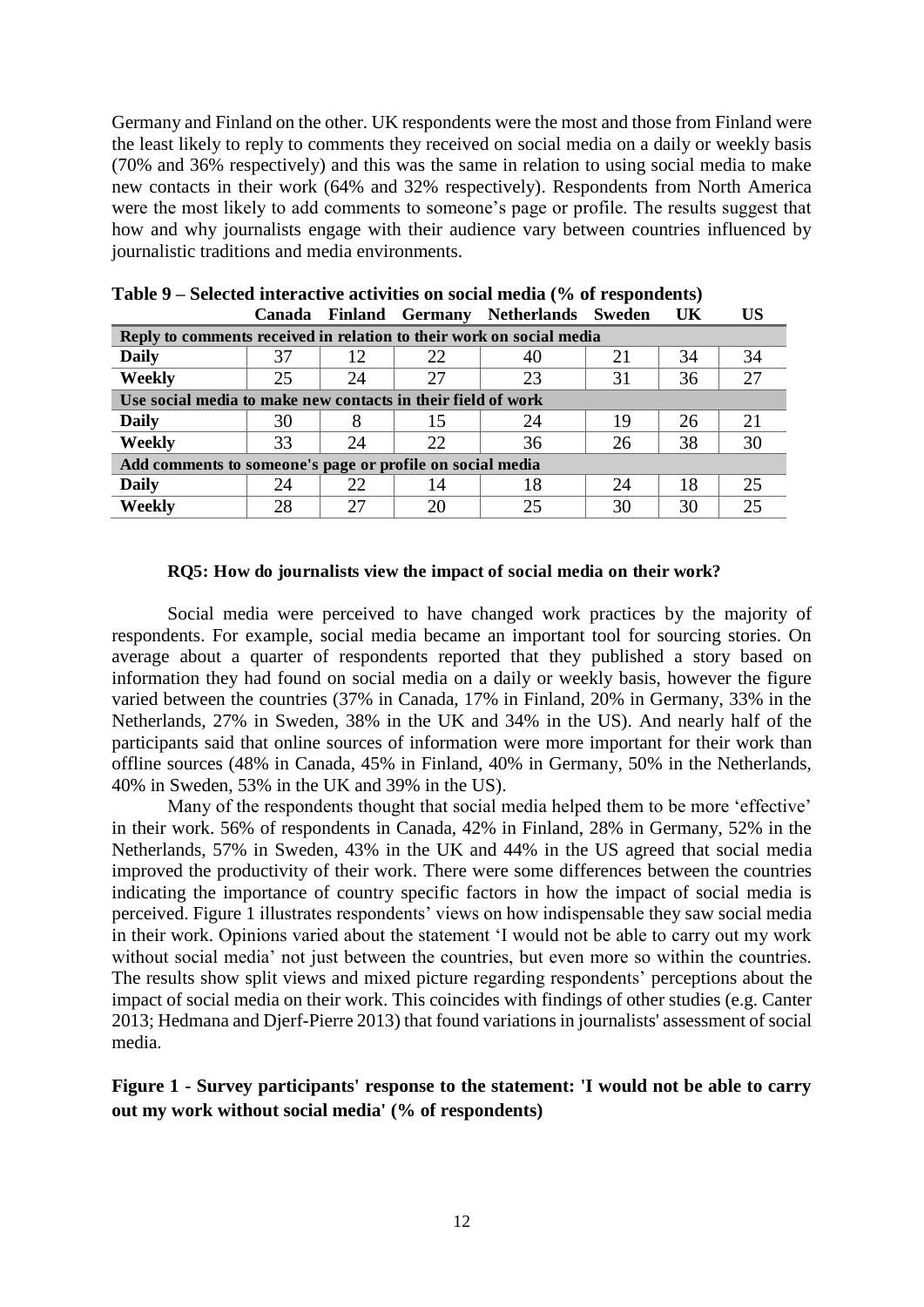

## **RQ6: How do journalists view the impact of social media on the values of their profession?**

Results also showed a mixed picture in relation to respondents' perceptions about the transformative potential of social media for their profession. The majority of the respondents did not think that professional journalism was in demise (81% in Canada, 97% in Finland, 82% in Germany, 85% in the Netherlands, 86% in Sweden, 89% in the UK and 80% in the US). However, a significant portion agreed that social media were undermining traditional journalistic values. As Figure 2 illustrates views were divided about this impact within the countries more so than between the countries. Respondents were more in agreement about difficulties around accuracy, a traditional professional norm, on social media. The majority of participants agreed that accuracy was the biggest problem with social media (80% in Canada, 68% in Finland, 70% in Germany, 81% in the Netherlands, 65% in Sweden, 73% in the UK and 79% in the US).

# **Figure 2 - Survey participants' response to the statement: 'Social media are undermining traditional journalistic values such as objectivity' (% of respondents)**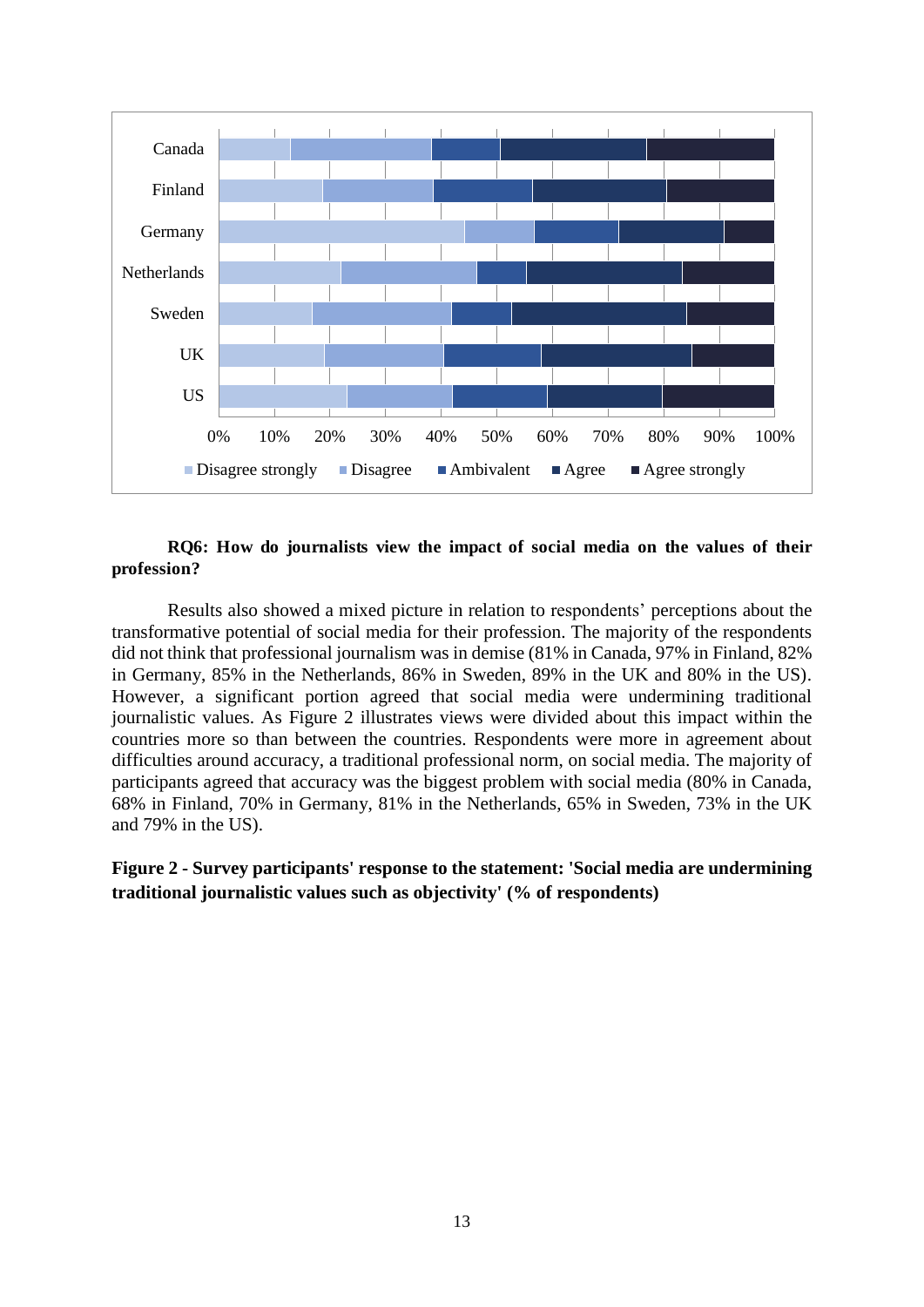

## **Discussion and Conclusion**

This article applied the notion of hybridity to compare social media adoption by journalists in the seven surveyed countries. Complexity, interdependence and transformative potential, three constructs of hybridity, provided the framework for the analysis. Hybridity proved to be a useful concept to apply as it allowed to analyse social media adoption holistically and provided a practical framework to carry out an international comparison on a complex and multifaceted topic.

Bearing in mind the limitations of this exploratory study some key findings can be noted in relation to the three constructs of hybridity. The analysis demonstrated that social media adoption is a complex process and could not be broken down into simple, unified essences. Social media use by journalists in all of the surveyed countries was shown to be intrinsically diverse, where not one platform, purpose or specific activity type dominated and the tools were used for a variety of journalistic tasks. In relation to the interdependence notion of hybridity the results showed that a new media logic was more evident in some areas and in some countries but not in others. In particular, respondents across all of the surveyed countries felt that they were more engaged with their audience and many of them reported to carry out a variety of interactive activities. However, in relation to sourcing stories results showed a continued importance of old media logic actors and strategies where authority played a key role. Further research would be beneficial in this area to explore to what extent sourcing is a key purpose in the increased engagement with the audience and in general what motivates journalists to interact with their audience. In relation to transformative potential of social media it was notable that the impacts of social media were perceived variedly, both in terms of respondents having positive as well as negative views about social media as well as split opinions in the sample within countries about how extensive and 'game-changing' the impact of social media were.

 The results above pinpoint to two broader conclusions which are tentative given the limitations of the study. First, that social media adoption among journalists are broadly similar in the surveyed countries highlighting that the underlying features of the process and that of the new media environments are comparable. Second, that social media adoption is both about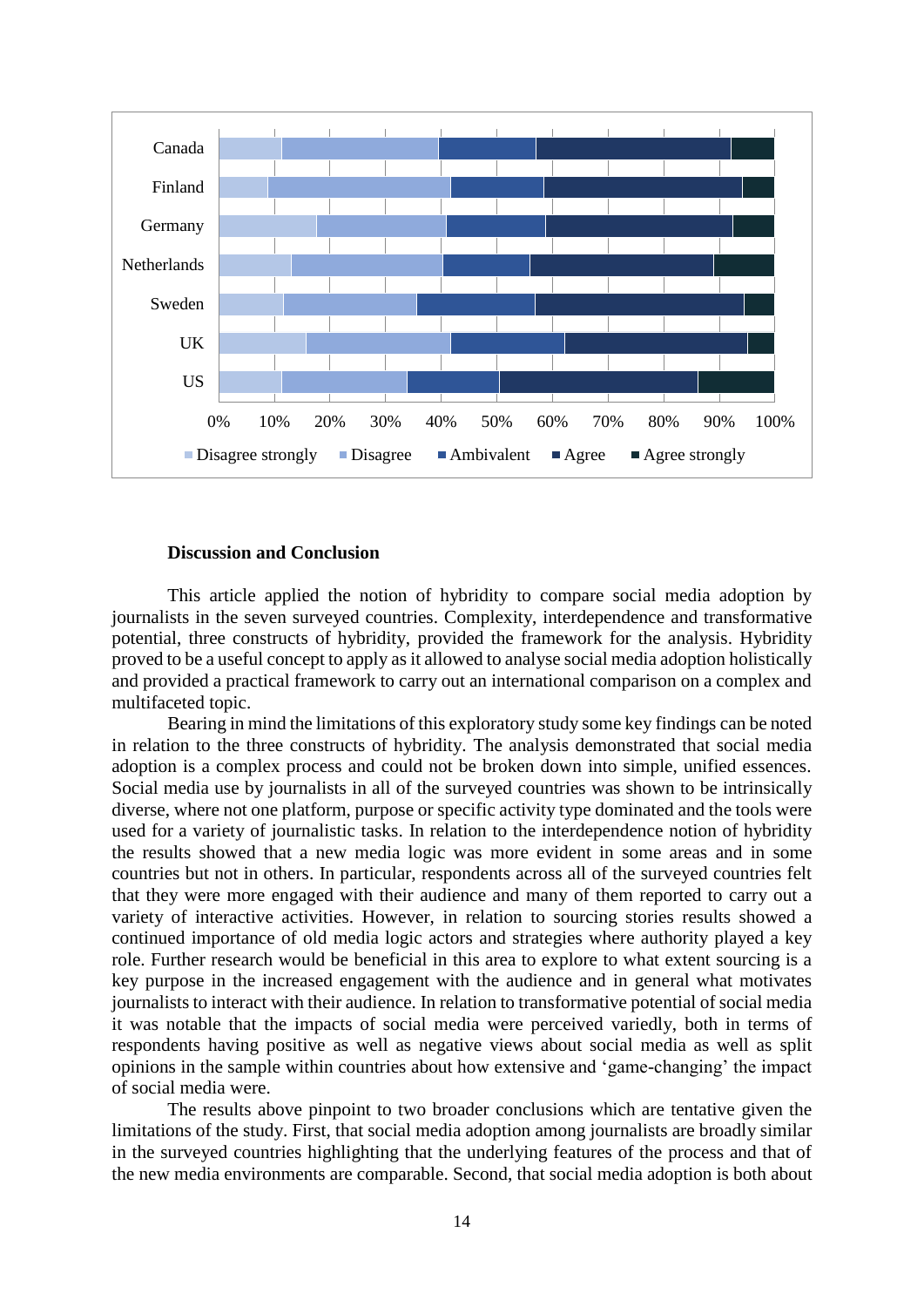integration and fragmentation, a duality that produces ruptures and tensions. On the one hand it is about integration as hitherto existing processes, elements and norms of journalistic practices are mixed and blended. On the other hand, it is also about fragmentation as social media affordances and flexibility allow for a great degree of individualisation and differentiation, as a result there is a plethora of unique combinations of the specific ways in which social media are embedded in journalistic practices. For a comparative analysis, such as this study, this means that social media adoption is both about increasing as well as decreasing similarities and differences between countries. The findings showed some differences between the countries, especially in relation to popularity of particular social media platforms, specific combination of professional tasks social media were used for, levels of interactive activities carried out on social media, and perceptions about the impacts of social media. These differences are results of dissimilarities in journalistic traditions and cultures, media systems, media environment, and political economic factors of media industries.

The study has a number of limitations. These included that the samples were not representative and the general weaknesses of a quantitative methodology (see e.g. Weaver 2008) including lack of qualitative insights. Additionally, given the scope of the study there was a limit to how many specific research questions the theoretical constructs could be explored with, arguably a greater number of questions would have provided richer and more comprehensive analysis. These limitations of the study also highlight some future research directions. More comprehensive comparative studies using different methodologies would help us to better understand social media adoption and its impact on journalism. There is also a need for further studies on the specific ways in which country specific characteristics, such as journalistic traditions and cultures or media environmental features, influence social media adoption.

## **References**

- Alreck, Pamela and Settle, Robert. 2003. The Survey Research Handbook. 3<sup>rd</sup> edition. McGraw-Hill Education.
- Anderson, Chris W. 2013. Rebuilding the news: Metropolitan journalism in the digital age. Philadelphia PA: Temple University Press.
- Blumler, Jay and Gurevitch, Michael. 1995. "Towards a comparative framework for political communication research." In The Crisis of Public Communication edited by Jay Blumler and Michael Gurevitch, 59-72 [first published 1975] London: Routledge.
- Canter, Lily. 2013. "The interactive spectrum: The use of social media in UK regional newspapers." Convergence: The International Journal of Research into New Media Technologies 19(4): 472-495.
- Cassidy, William. 2005. "Variations on a theme: the professional role conceptions of print and online newspaper journalists." Journalism & Mass Communication Quarterly 82(2): 264-280.
- Chadwick, Andrew. 2011. "The Hybrid Media System." European Consortium for Political Research General Conference, Reykjavik, Iceland, August 25 2011.
- Chadwick, Andrew. 2013. The Hybrid Media System. Politics and Power. Oxford: Oxford University Press.
- Chadwick, Andrew and Collister, Simon. 2014. "Boundary-drawing power and the renewal of professional news organisations: the case of The Guardian and the Edward Snowden national security agency leak." International Journal of Communication 8(2014): 2420- 2441.
- Cision. 2014. Social Journalism-Studie 2013/2014 Internationaler Report. Report, Cision AB.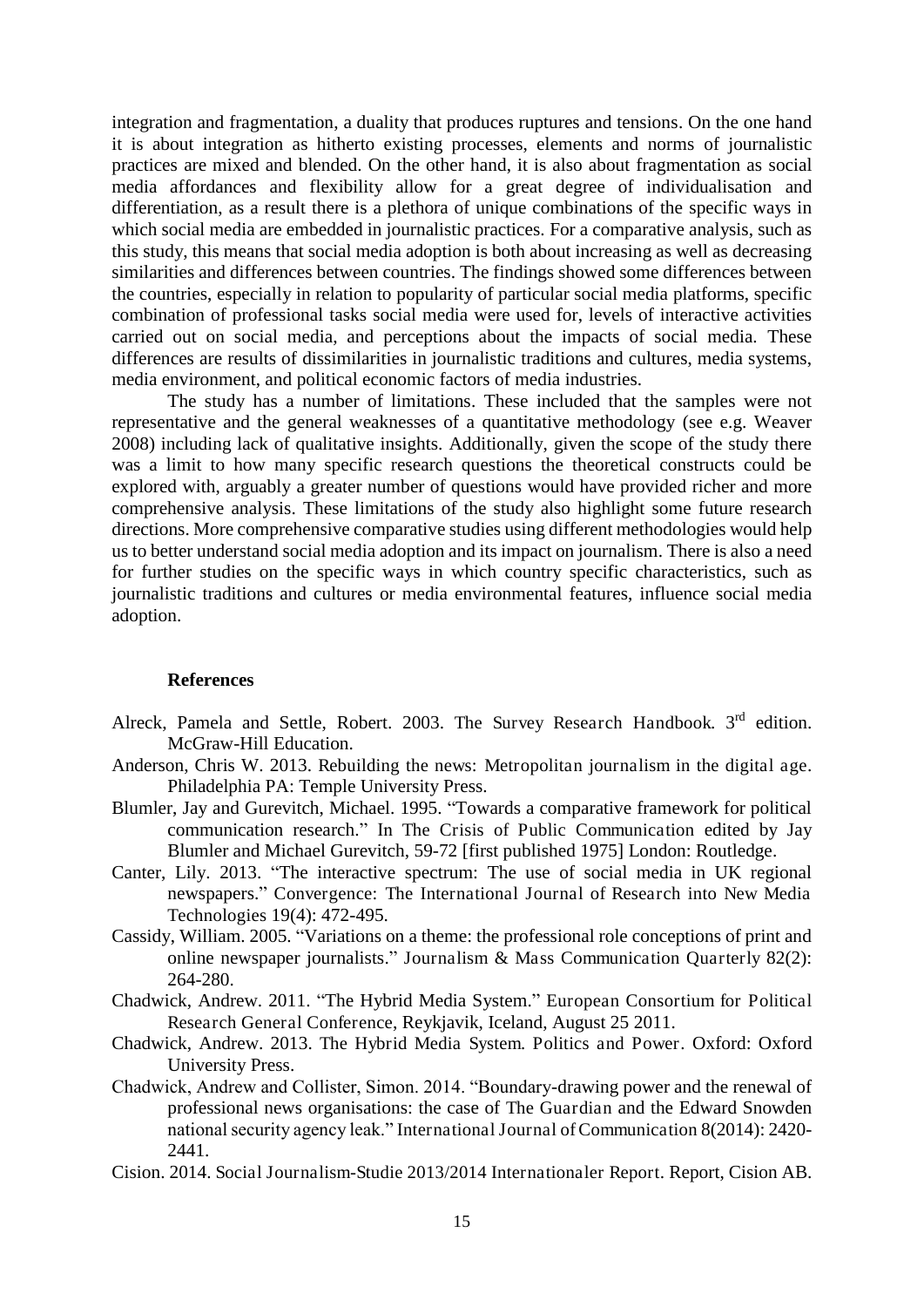- Deuze, Mark. 2010. "Journalism and Convergence Culture." In The Routledge Companion to News and Journalism edited by Stuart Allan, 267-276. London: Routledge.
- Deuze, Mark. 2007. Media Work. Cambridge: Polity.
- Domingo, David. 2008. "Interactivity in the daily routines of online newsrooms: Dealing with an uncomfortable myth." Journal of Computer-Mediated Communication 13(3): 680– 704.
- Erdal, Ivar J. 2011. "Coming to terms with convergence journalism: Cross-media as a theoretical and analytical concept." Convergence: The International Journal of Research into New Media Technologies 17(2): 213–223.
- Fenton, Natalie. 2009. "NGOs, new media and the mainstream news." In New Media, Old News edited by Natalie Fenton, 153-168. London: Sage.
- Fulton, Janet. 2015. "Are you a journalist? New media entrepreneurs and journalists in the digital space." Javnost: The Public 22(4): 362-374.
- Gulyas, Agnes. 2013. "The influence of professional variables on journalists' uses and views of social media." Digital Journalism 1(2): 270-285.
- Jenkins, Henry. 2006. Convergence Culture: Where Old and New Media Collide. New York: New York University Press.
- Hedmana, Ulrika and Djerf-Pierre, Monika. 2013. "The Social Journalist." Digital Journalism 1(3): 368-385.
- Hermida, Alfred. 2010. "Twittering the news. The emergence of ambient journalism." Journalism Practice 4(3): 297-308.
- Hermida, Alfred. 2013. "#Journalism." Digital Journalism 1(3): 295-313.
- Kaplan, Andreas and Heinlein, Michael. 2010. "Users of The World, Unite! The Challenges and Opportunities of Social Media." Business Horizons 53(1): 59-68.
- Klinger, Ulrike and Svensson, Jakob. 2015. "The emergence of network media logic in political communication: A theoretical approach." New Media & Society 17(8): 1241-1257.
- Kraidy, Marwan M. 2005. Hybridity, or the cultural logic of globalization. Philadelphia: Temple University Press.
- Larsson, Larsake. 2006. "Public relations and democracy: a Swedish perspective." In Public Relations: Critical Debates and Contemporary Practice edited by Jacquie L'Etang and Magda Pieczka, 123-142. Mahwah and London: Lawrence Erlbaum Associates.
- Lasorsa, Dominic L., Lewis, Seth C. and Holton, Avery E. 2012. "Normalizing Twitter; Journalism practice in an emerging communication space." Journalism Studies 13(1): 19-36.
- Lewis, Seth C. 2012. "The tension between professional control and open participation: journalism and its boundaries." Information, Communication & Society 15(6): 836-866.
- Messner, Marcus, Linke, Maureen, and Eford, Asriel. 2012. "Shoveling tweets: an analysis of the microblogging engagement of traditional news organizations." ISOJ Journal 2(1): 76-90.
- Molyneux, Logan. 2014. "What journalists retweet: Opinion, humour, and brand development on Twitter." Journalism 16(7): 920-935.
- Nienstedt, Heinz-Werner, Russ-Mohl, Stephan and Wilczek, Bartosz. eds. 2013. Journalism and Media Convergence. Berlin/Boston: [Walter De Gruyter.](https://www.dawsonera.com/search?sType=ALL&searchForType=0&publisherSelect=242&searchBy=0)
- Nord, Lars. 2008. "Comparing Nordic media systems: North between West and East?" Central European Journal of Communication 1(1).
- Quiring, Oliver. 2013. "Journalists must rethink their roles." In Journalism and Media Convergence edited by Nienstedt, Heinz-Werner, Russ-Mohl, Stephan and Wilczek, Bartosz, 137-149. Berlin/Boston: [Walter De Gruyter](https://www.dawsonera.com/search?sType=ALL&searchForType=0&publisherSelect=242&searchBy=0).
- Papacharissi, Zizi. 2015. "Towards new journalism(s)." Journalism Studies 16(1): 27-40.